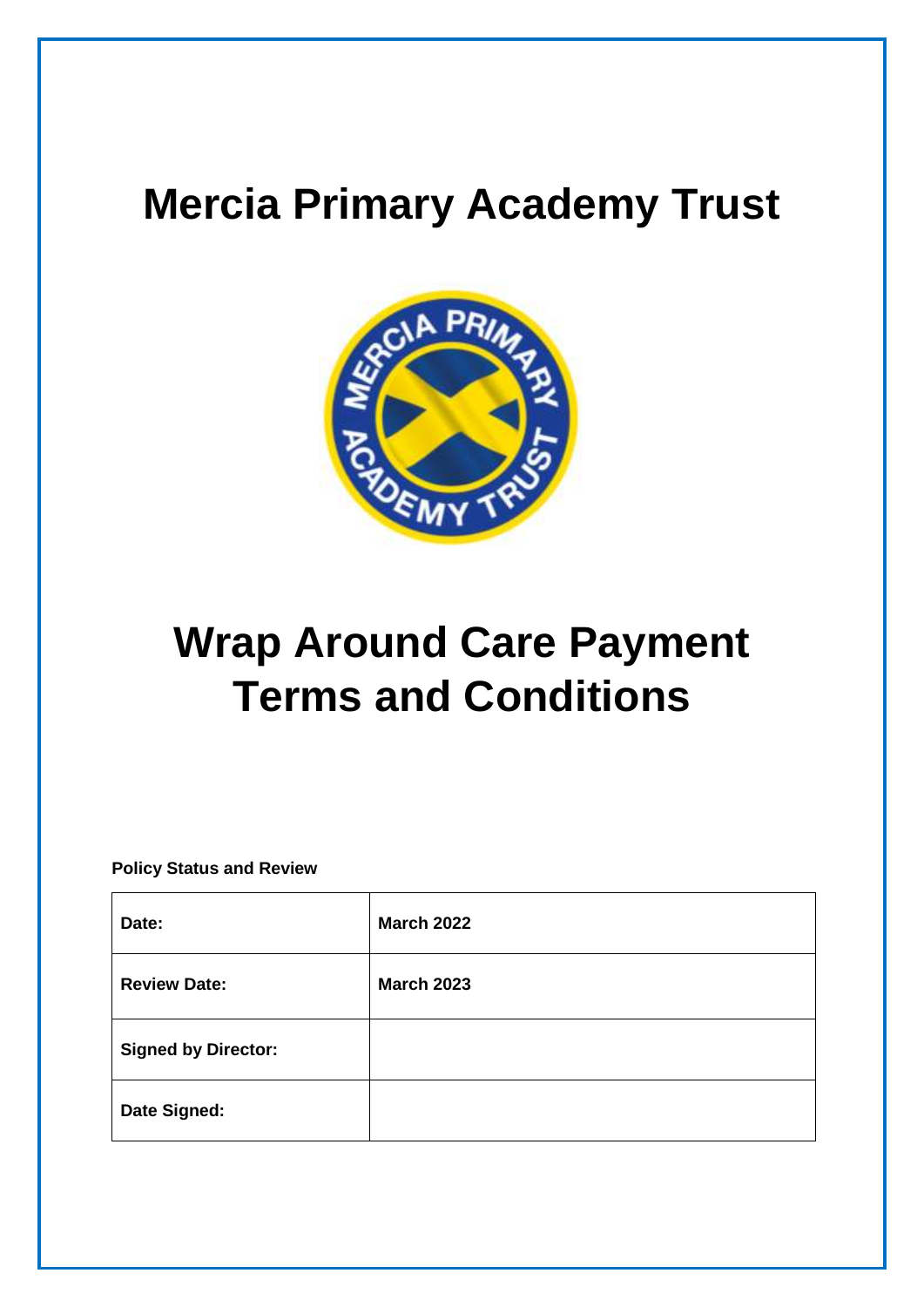## **Flax Hill terms and conditions:**

## **Costs:**

Wrap around care costs £4.00 per hour/part hour.

#### **Payment:**

All payments are made through our cashless parent pay system. Additional information will be provided about this at your induction or from the school office.

#### **Payment Terms:**

This is a pre book / pre-paid service, all payments are required in advance every two weeks. Payment must be paid via our ParentPay system. Non-payment may result in withdrawal of care and your child losing their placement with us.

If you are registering a new child to our Wrap Around Facility, please phone 01827 215 333 as you will be required to complete additional paperwork. Bookings are to be completed in advance by filling in a Booking Form and returning it to the school office. We will require 2 weeks' notice of any changes to your booking. You may also incur a late booking fee for altering hours or making extra bookings within the two-week period.

#### **Late Payment:**

Unfortunately, all session payments must be pre-booked and all pre-paid.

#### **Payment for Absence:**

Yes, all sessions are pre-booked and pre-paid to make sure that we are fully staffed.

#### **Late Collection:**

Unfortunately, we will have to charge for the extra hour if you are consistently a few minutes late or are over 15 minutes late picking up your child. If you are late after 5:15pm then you will be charged double time as the staff will have to be paid for that extra time.

## **Late Collection Charges:**

Before 5:15pm – additional hour rate £4.00 After  $5:15$ pm – double time £8.00

#### **Notice Period:**

We require two weeks' notice to change your hours and two weeks' notice in writing, to end your contract. Please contact the school office.

I agree to the above terms and conditions

| Parent/Carer |  |
|--------------|--|
|              |  |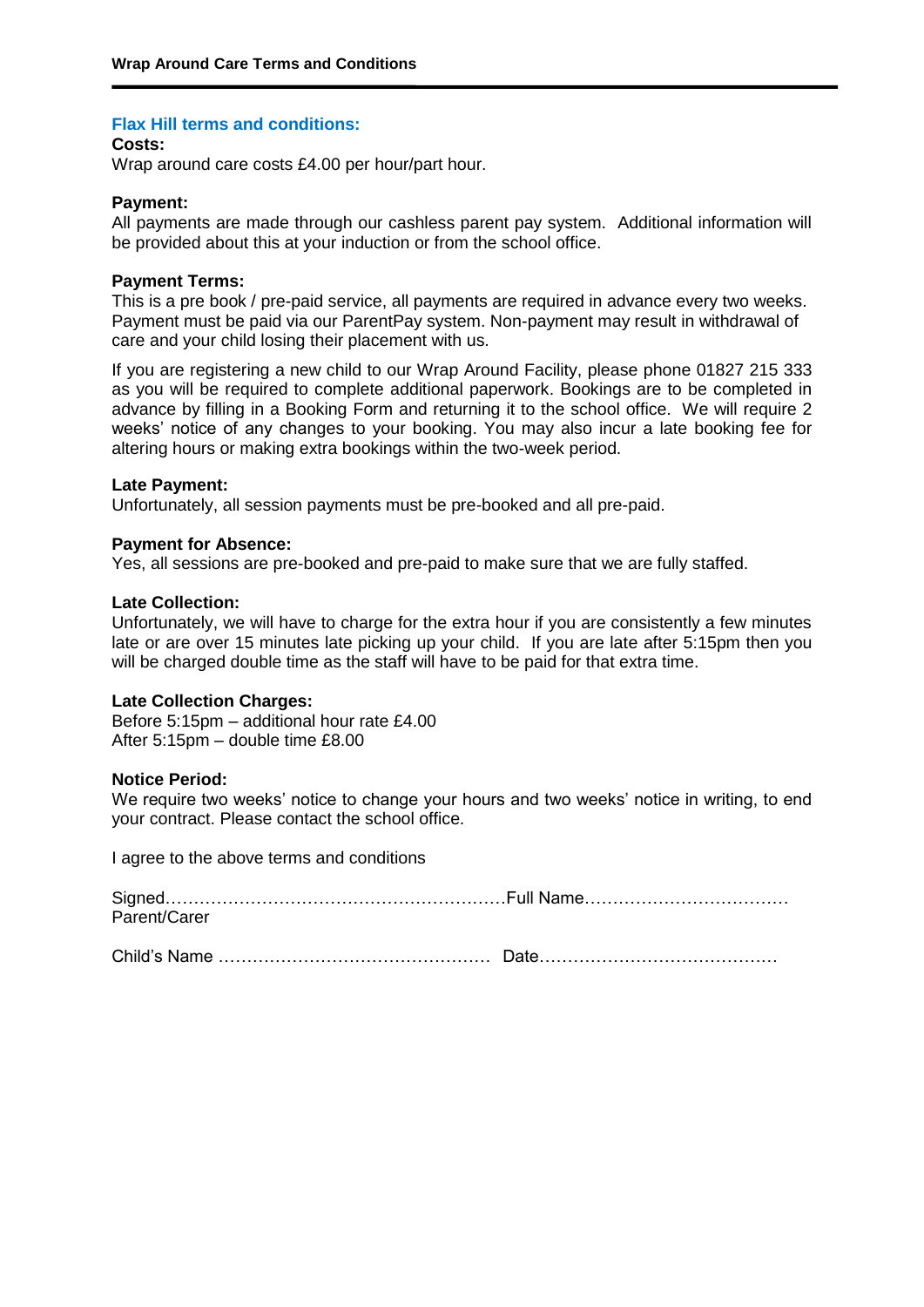## **Lark Hall terms and conditions:**

## **Costs:**

Wrap around care costs £4.00 per hour/part hour. An additional cost currently at £2.35 will need to be paid if you wish for the school to provide your pre-school child with a dinner, alternatively you can send your child with a packed lunch.

## **Payment:**

All payments are made through our cashless parent pay system. Additional information will be provided about this at your induction or from the school office.

## **Payment Terms:**

This is a pre book / pre-paid service, all payments are required in advance every two weeks. Payment must be paid via our ParentPay system. Non-payment may result in withdrawal of care and your child losing their placement with us.

If you are registering a new child to our Wrap Around Facility, please phone 01827 215 333 as you will be required to complete additional paperwork. Bookings are to be completed in advance by filling in a Booking Form and returning it to the school office. We will require 2 weeks' notice of any changes to your booking. You may also incur a late booking fee for altering hours or making extra bookings within the two-week period.

## **Late Payment:**

Unfortunately, all session payments must be pre-booked and all pre-paid.

## **Payment for Absence:**

Yes, all sessions are pre-booked and pre-paid to make sure that we are fully staffed.

## **Late Collection:**

Unfortunately, we will have to charge for the extra hour if you are consistently a few minutes late or are over 15 minutes late picking up your child. If you are late after 5pm then you will be charged double time as the staff will have to be paid for that extra time.

## **Late Collection Charges:**

Before 5pm – additional hour rate £4.00 After 5pm – double time £8.00

## **Notice Period:**

We require one month's notice to change your hours and two weeks' notice in writing to end your contract. We are unable to accommodate bookings until 5pm if not booked 2 weeks in advance. Please contact the school office.

I agree to the above terms and conditions

| Parent/Carer |  |
|--------------|--|
|              |  |

Child's Name ………………………………………… Date……………………………………

**Please be aware that Lark Hall only provides Wrap Around Care until 4pm, any children booked in to Wrap Around Care until 5pm will be walked to Flax Hill at the end of the school day. Collection for these children will be from Flax Hill office.**